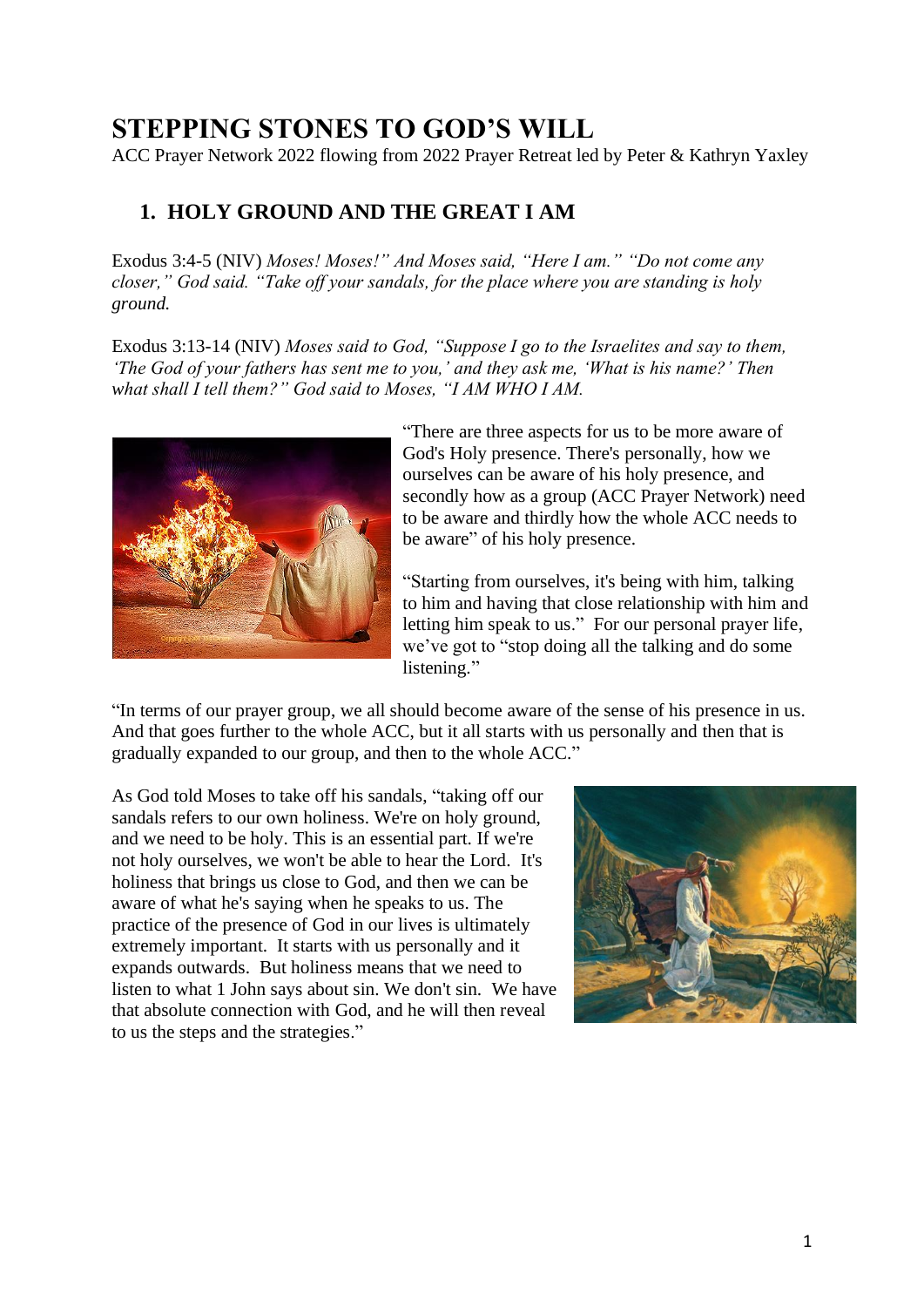

When God told Moses to take off his sandals because it is holy ground, "the picture that comes to mind is Jesus sitting at the feet of his disciples. They take off their sandals and he washed their feet. They had dirty feet and he washed them. We must never forget that Jesus is the second person of the Trinity. He is "I am who I am", and his presence is Holy Ground."

"It would be difficult to wash feet if you didn't take off your sandals. So perhaps that's what we're meant to do. There's a fair bit of walking in this if

you're going to go off into the wilderness and find milk and honey. It's to do with feet. I wonder if firstly we must have our feet washed before we can get anywhere, even though we have to put our (sandals or) gum boots back on again."

"The ACC has had a long history of strategy. In the past, we were always there in the background at the assembly strategizing about what to do. And now that's been taken out of our hand. Our latest strategy after our special meeting last year was to



work with the other evangelicals, which we are doing, but that's taking time. And the responses so far from UCA are maybe not what we hope for. We're in a waiting time and part of that waiting time is taking off our sandals and having our feet washed. The Lord Jesus wants to tenderly wash from our feet our own efforts and striving. Instead of selfstriving, we are to wait on the Lord and trust him that he does hear our cry and he will lead us out of Egypt through the wilderness into the promised land of milk and honey. And he will show us his next step to get there."

## **GOD HEARS OUR CRIES AND WILL RESCUE US**

*Exodus 3:7-8 (NIV) The LORD said, "I have indeed seen the misery of my people in Egypt. I have heard them crying out because of their slave drivers, and I am concerned about their suffering. So I have come down to rescue them from the hand of the Egyptians and to bring them up out of that land into a good and spacious land, a land flowing with milk and honey*



"As in the days of Moses, the great I AM is hearing our cry, and he is seeing the oppression and he is concerned about our suffering. And he's going to bring us out too. We can't see yet what that might look like. But we are to trust Him for the little steps. We're to trust and obey. If he tells us something little to do and in obedience it's important we do it, and

then he'll give us more to do. It's like taking little leaps on steppingstones towards his will. But we need to trust him and not bound ahead and try and seize something that's not ours to seize."